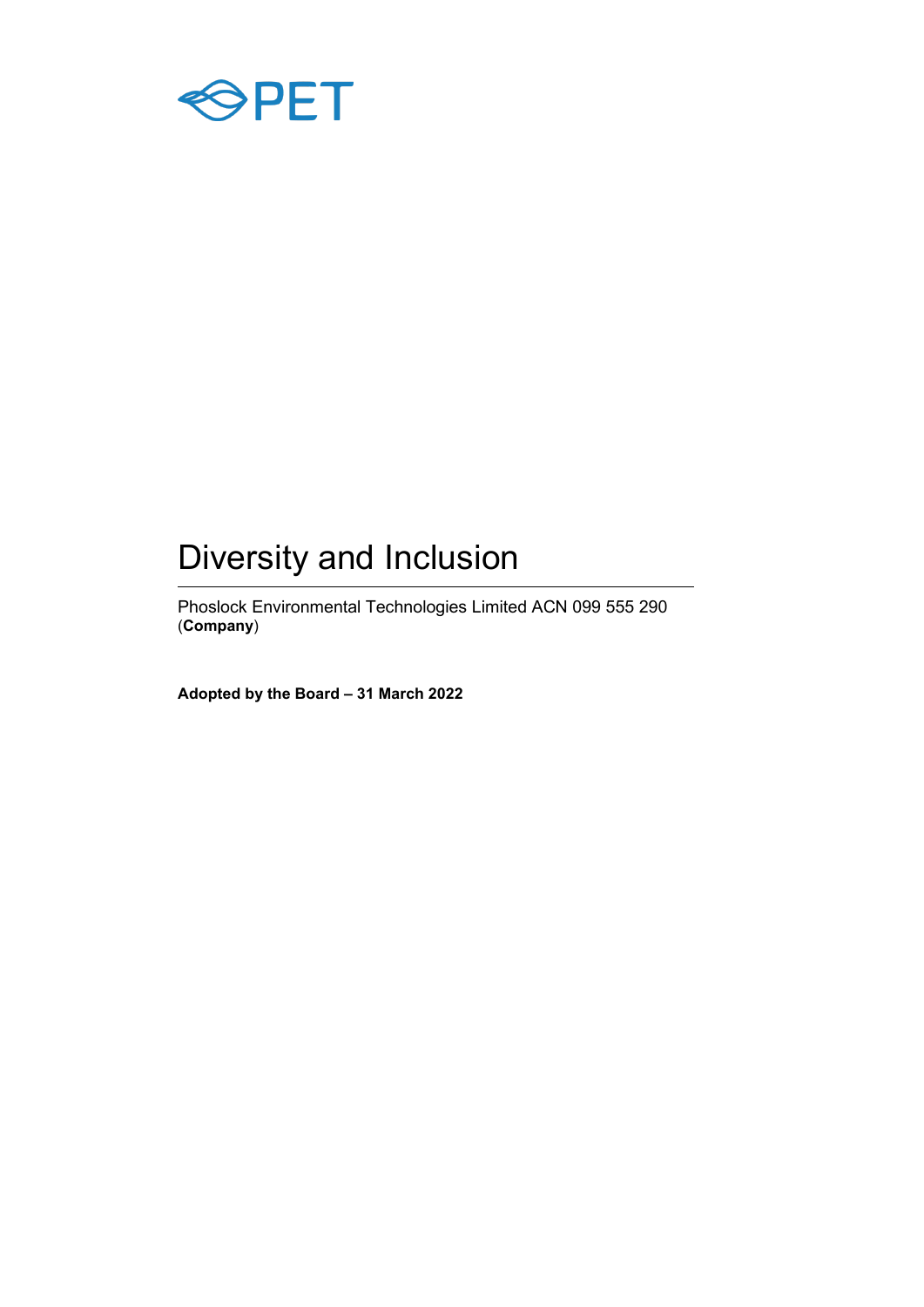Embracing diversity is a fundamental part of Phoslock Environmental Solutions (PET) business. The waterbodies we remediate and protect are part of a diverse array of histories and ecologies across the globe – they contribute and connect to cultures and communities in richly unique ways. It is essential that we not only have an appreciation and understanding of the environments we seek to remediate and protect, but also the communities our work impacts. This is essential to our vision for people and freshwater ecologies thriving together.

We recognise that diverse thinking and experiences unlock more creative ideas, enable better decision making and result in safer, more responsible long-range outcomes. We welcome the diversity of perspectives that comes from people of different ages, ethnicities, marital or family status, religious, or cultural background, sexual orientation, gender identify and physical characteristics working together.

## **Our 3C's Culture**

PET aims to operate as a nimble, globally networked team. This not only enables access to expertise, but encourages and advances creative ideas, solves problems collaboratively and shares learnings. We strive to create an environment where the strengths and uniqueness of individuals are invited and where everyone is growing.

Our PET Culture invites our people to Care, Collaborate and Be Courageous. In this commitment to lead diversity and inclusion through our values everyone has a part to play:

## **Care:**

- We encourage a sense of belonging; listen to one-other; and treat everyone with respect, courtesy and professionalism.
- We recognise that flexibility in the way we work is important to personal wellbeing and doing our best work and help our people achieve the balance they may need at all life stages.
- We look beyond the immediate, to see potential and are creative about supporting people to contribute in new ways.

#### **Collaboration**

- We offer and receive help easily, inviting the strengths of others and sharing our own.
- We aim to remain curious and open to different viewpoints, and work to recognise our blindspots and triggers so that we may more artfully manage our own reactions with practice. We take time to think together - making decisions, weighing risks and opportunities.
- We look for and experiment with new ways of connecting and working that enable collaboration, individual flexibility, and high performance as a team.

#### **Courage:**

- We encourage diverse candidature in recruitment and selection so that we access and cultivate the best talent from our communities. We use sound processes and systems to employ and promote people based on their strengths, and take steps to mitigate potential bias.
- We speak up if we see something that is not right.
- We reflect on our successes and failures equally seeing both as an opportunity to learn and grow, together.

### **PET's Commitment**

PET commits not to discriminate on grounds of gender, race, age, ethnicity, nationality, sexual orientation, intersex status, physical or mental disability, mental health condition, relationship status, religion, political opinion and industry/union affiliations, pregnancy, breastfeeding or family responsibilities, or other attributes protected at law. We have zero tolerance for harassment, bullying, and disrespectful behaviour. We respect the dignity of every individual, not just because it is the law, but because it that is who we are.

Our people are encouraged to discuss flexibility and individual requirements needed for them to perform at their best.